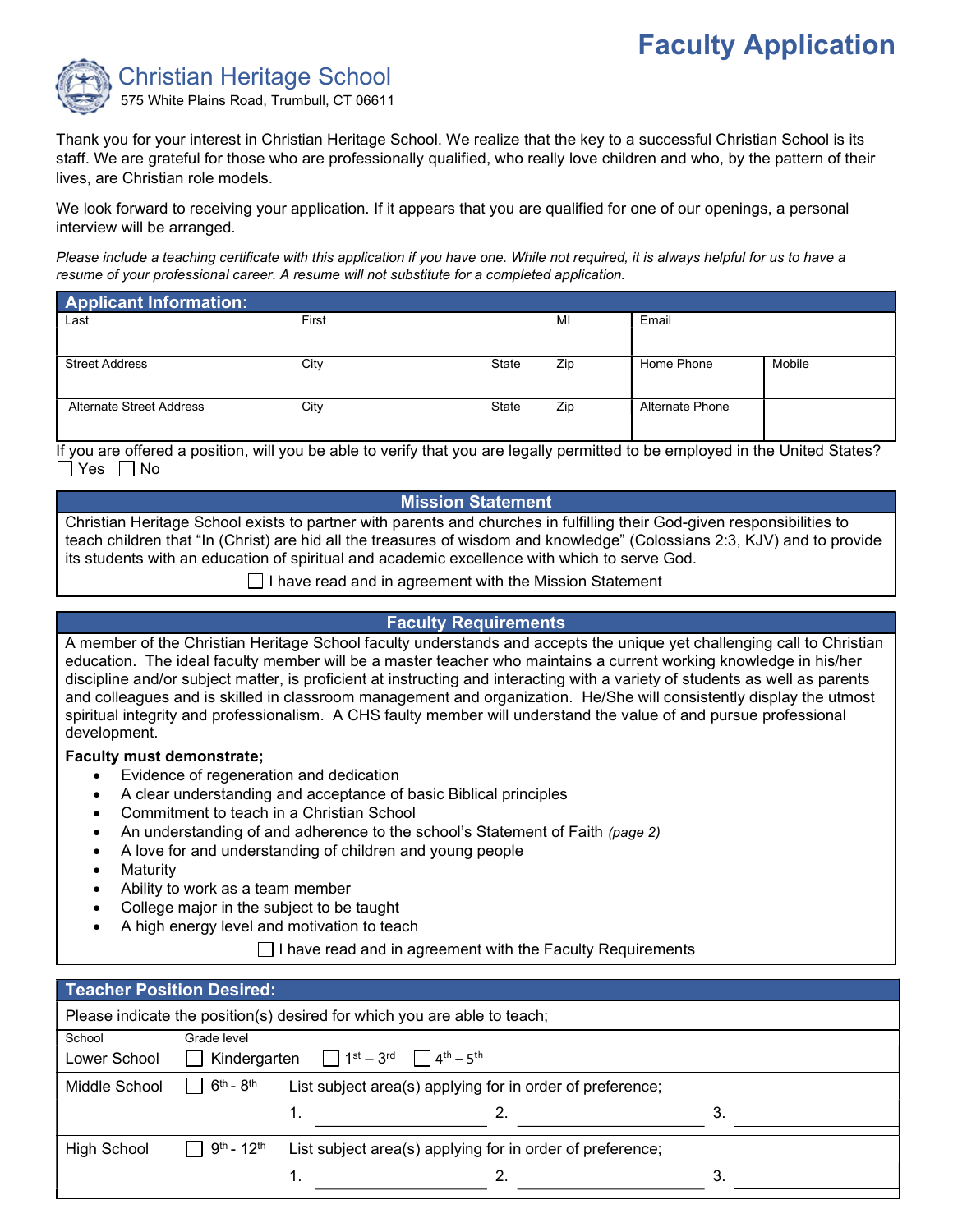#### Personal and Spiritual Life:

When did you receive Christ as your Lord and Savior?

What church do you presently attend?

Please give town, state and name of Senior Pastor of your current church:

In what capacity have you been involved in your church's ministries?

Do you feel God has called you to Christian education?

Can you lead a person to Christ?

List four Bible verses you would use in leading someone to faith in Christ:

On a separate sheet, please respond with short paragraphs to each of the following:

- 1. Describe your personal relationship with Jesus Christ.
- 2. What is your philosophy of education?
- 3. How would you define a Biblical Worldview?
- 4. Describe your methods and techniques of assessing student learning.
- 5. What are your professional goals for your next five years in education?

#### Statement of Faith

We believe the Scriptures, both Old and New Testaments, to be the inspired Word of God, without error in the original writings, the complete revelation of His will for the salvation of men, and the divine and final authority for all Christian faith and life. Il Timothy 3:16: II Peter 1:21

We believe in one God, Creator of all things, infinitely perfect and eternally existing in three persons, Father, Son and Holy Spirit. Matthew 28:19; II Corinthians 13:14

We believe that Jesus Christ is true God and true man, having been conceived of the Holy Ghost and born of the Virgin Mary. He died on the cross a sacrifice for our sins according to the Scriptures. Further, He arose bodily from the dead, ascended into heaven, where at the right hand of the Majesty on High, He now is our High Priest and Advocate. John 1:1; Luke 2:35; I Corinthians 15:3,4

We believe that the ministry of the Holy Spirit is to glorify the Lord Jesus Christ and during this age to convict men, regenerate the believing sinner, indwell, guide, instruct and empower the believer for godly living and service. John 15:26; John 16:8

We believe that man was created in the image of God but fell into sin and is therefore lost and only through regeneration by the Holy Spirit can salvation and spiritual life be obtained. Genesis 1:27; Romans 5:12

We believe that the shed blood of Jesus Christ and His resurrection provide the only grounds of justification and salvation for all who believe, and only such as receive Jesus Christ are born of the Holy Spirit, and thus become believers. John 3:3; John 1:12; John 3:16

We believe that water baptism for the believer and the Lord's Supper for the believer (Communion) are ordinances to be observed by the Church during the present age. They are, however, not to be regarded as means of salvation. Matthew 28:19; I Corinthians 11:23-26

We believe that the true Church is composed of all such persons who, through saving faith in Jesus Christ, have been born anew by the Holy Spirit and are united together in the body of Christ of which He is the Head. I Corinthians 12:12-14

We believe in the personal and imminent coming of our Lord Jesus Christ and that this "blessed hope" has a vital bearing on the personal life and service of the believer. I Thessalonians 4:13-18

We believe in the bodily resurrection of the dead; of the believer to everlasting blessedness and joy with the Lord, of the unbeliever to judgment and everlasting conscious punishment. I Corinthians 15:51-54

 $\Box$  I have read and in agreement with the Statement of Faith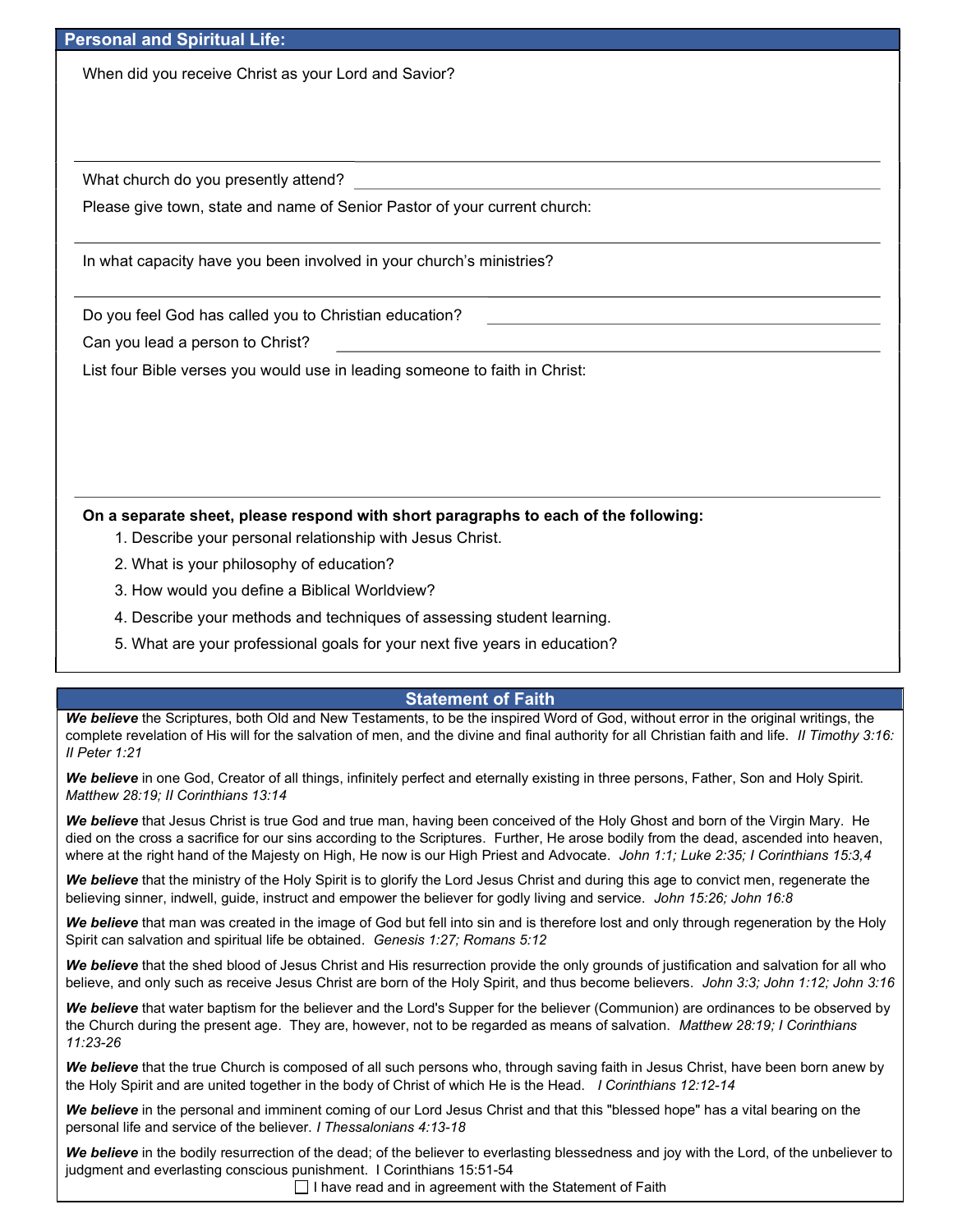| <b>Educational Background</b>    |                                                                                                                    |                     |                 |
|----------------------------------|--------------------------------------------------------------------------------------------------------------------|---------------------|-----------------|
| Type of School                   | Name and Location                                                                                                  | Major Area of Study | Degree Obtained |
| <b>High School</b>               |                                                                                                                    |                     |                 |
| College                          |                                                                                                                    |                     |                 |
|                                  |                                                                                                                    |                     |                 |
|                                  |                                                                                                                    |                     |                 |
| <b>Other Special</b><br>Schools, |                                                                                                                    |                     |                 |
| Education<br>&Training           |                                                                                                                    |                     |                 |
|                                  | List any courses recently completed or in which you are currently enrolled that may not appear on your transcript: |                     |                 |

## Teaching Experience

| <b>I GOVILLING LAPELIGIICE</b>      |                |                        |                       |       |    |      |      |
|-------------------------------------|----------------|------------------------|-----------------------|-------|----|------|------|
| Name of School                      | City and State | Specify Positions held | Grade(s) / Subject(s) | Dates |    | Time |      |
|                                     |                | Grades/Subjects Taught |                       | From  | To | Full | Part |
|                                     |                |                        |                       |       |    |      |      |
|                                     |                |                        |                       |       |    |      |      |
|                                     |                |                        |                       |       |    |      |      |
|                                     |                |                        |                       |       |    |      |      |
|                                     |                |                        |                       |       |    |      |      |
|                                     |                |                        |                       |       |    |      |      |
|                                     |                |                        |                       |       |    |      |      |
|                                     |                |                        |                       |       |    |      |      |
|                                     |                |                        |                       |       |    |      |      |
|                                     |                |                        |                       |       |    |      |      |
|                                     |                |                        |                       |       |    |      |      |
|                                     |                |                        |                       |       |    |      |      |
|                                     |                |                        |                       |       |    |      |      |
|                                     |                |                        |                       |       |    |      |      |
|                                     |                |                        |                       |       |    |      |      |
|                                     |                |                        |                       |       |    |      |      |
|                                     |                |                        |                       |       |    |      |      |
| Total years of teaching experience: |                |                        |                       |       |    |      |      |
|                                     |                |                        |                       |       |    |      |      |

**Total years of teaching experience.** 

## Professional Experience Other than Teaching

| Please list previous employment within the last 5 years, beginning with your present or most recent job. If listed in the |                |                       |                     |
|---------------------------------------------------------------------------------------------------------------------------|----------------|-----------------------|---------------------|
| Teaching experience you do not need to include below.                                                                     |                |                       |                     |
| <b>Employer Name</b>                                                                                                      | City and State | <b>Position Title</b> | Dates of Employment |
|                                                                                                                           |                |                       |                     |
|                                                                                                                           |                |                       |                     |
|                                                                                                                           |                |                       |                     |
| Employer Name                                                                                                             | City and State | <b>Position Title</b> | Dates of Employment |
|                                                                                                                           |                |                       |                     |
|                                                                                                                           |                |                       |                     |
|                                                                                                                           | City and State | <b>Position Title</b> | Dates of Employment |
| Employer Name                                                                                                             |                |                       |                     |
|                                                                                                                           |                |                       |                     |
|                                                                                                                           |                |                       |                     |

## **Other Experience:**

Academic and athletic honors, co-curricular activities, associations, and offices held, etc.:

Special skills, talents and hobbies

Athletics, clubs, and co-curricular activities that you could lead/coach

Additional information that would be helpful to the interviewer